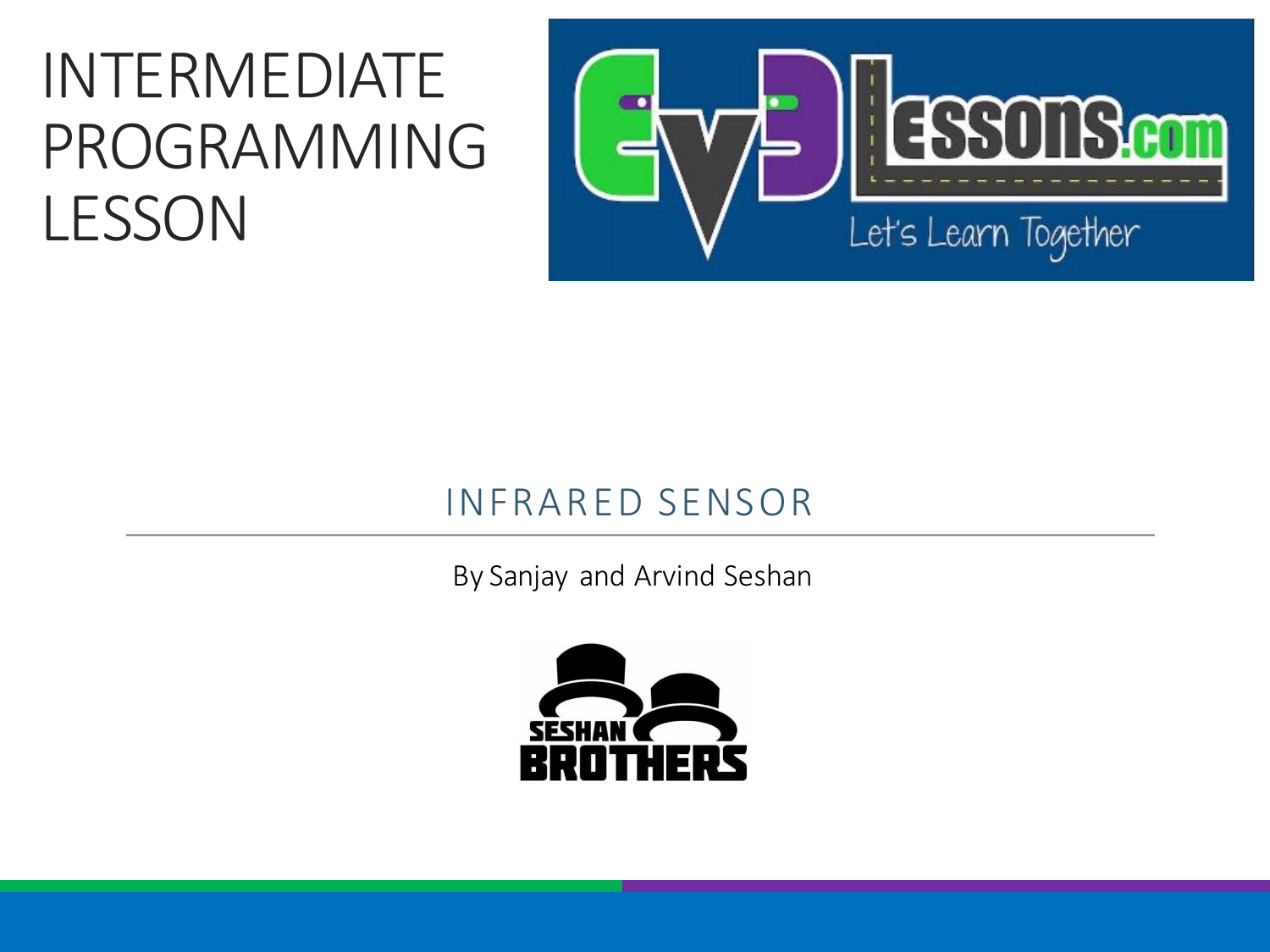#### Lesson Objectives

- 1. Learn how to use an Infrared Sensor
- 2. Learn to make a remote control system and a program that follows the beacon.
- 3. Learn to use the Infrared Sensor in all three major modes
- 4. Learn the limitations of the Infrared Sensor

Prerequisites: Switches, Loops, Compare blocks, and Math blocks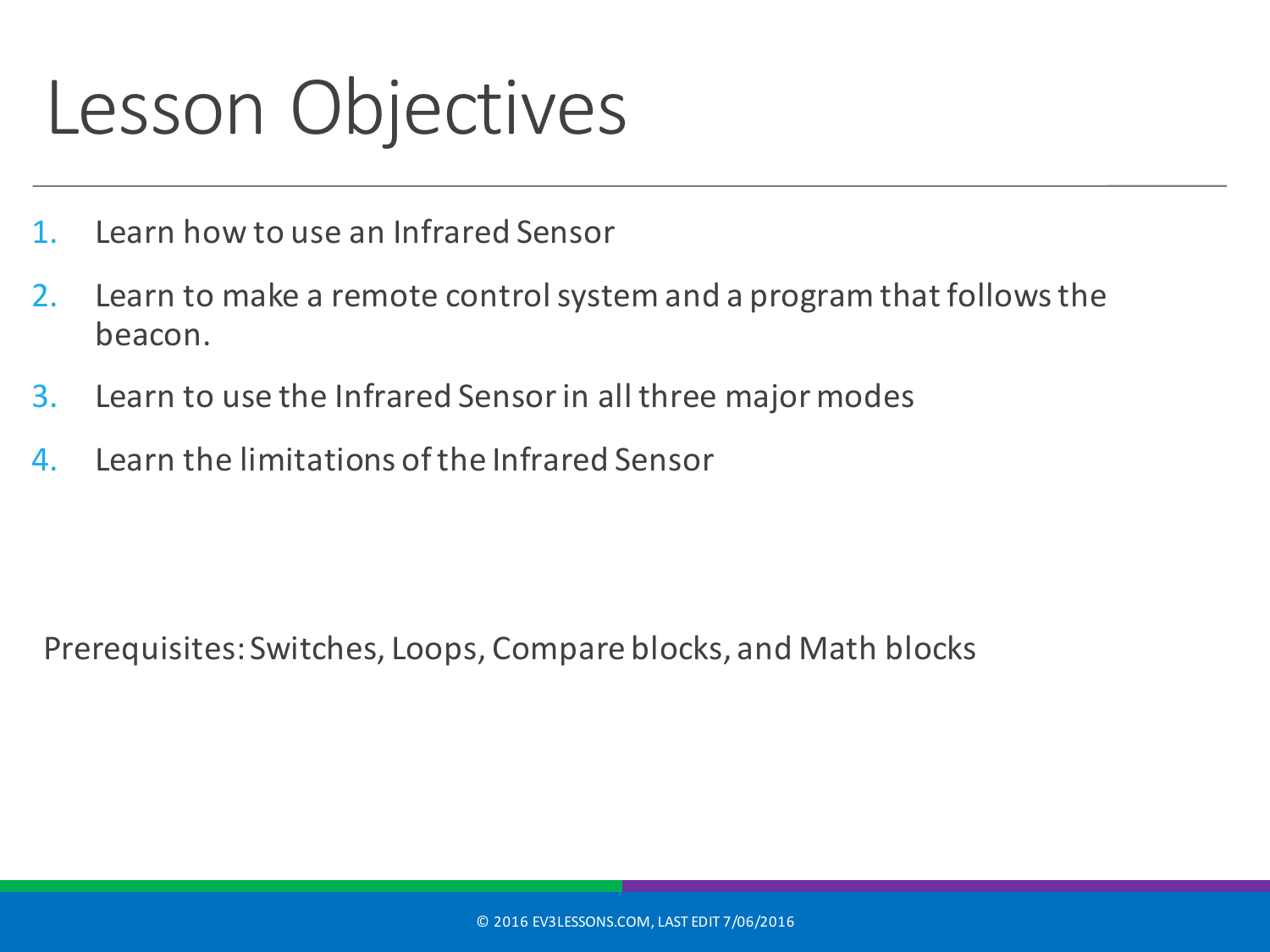# What does the Infrared Sensor do?

Measures proximity to beacon or object

Measures the angle of the beacon relative to the sensor

Measures which button is pressed on remote.

Beacon/remote can be set to 1 of 4 channels. Infrared sensor code must specify which channel to use. This allows you to use multiple remotes in the same room



Infrared Sensor



Beacon/Remote

© 2016 EV3LESSONS.COM, LAST EDIT 7/06/2016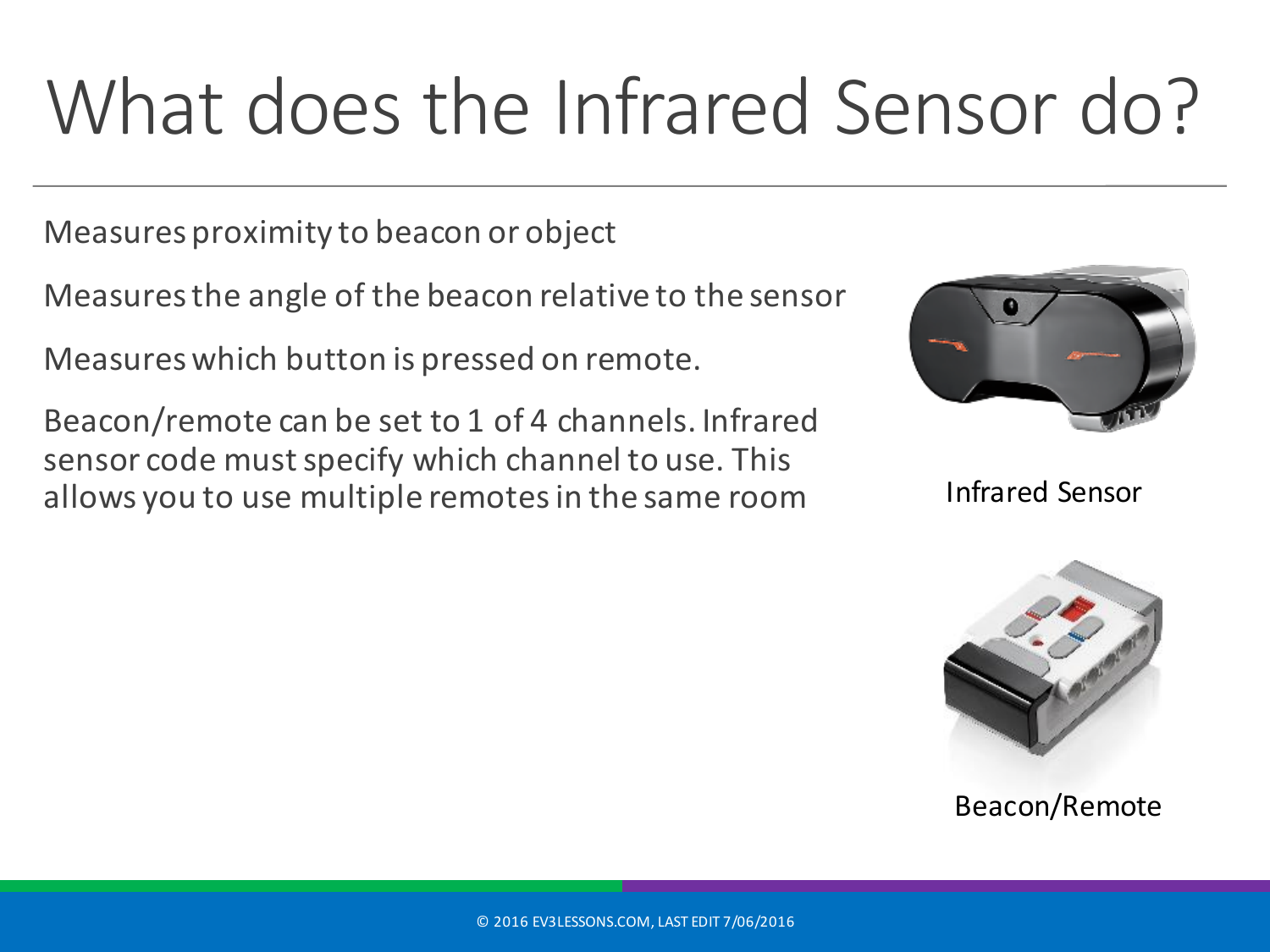### Three Modes

Works up to about 70cm away (or 100 proximity units)

**Proximity Mode** 

• Returns undefined unit type called proximity (not inches or centimeters)

Beacon Mode

◦ Returns heading (angle) and distance to beacon. Heading measurement is not in degrees.

Remote Mode

- Returns which button is pressed on the remote
- We will use all three in this lesson

The Infrared Sensor block can be found in the yellow sensor tab

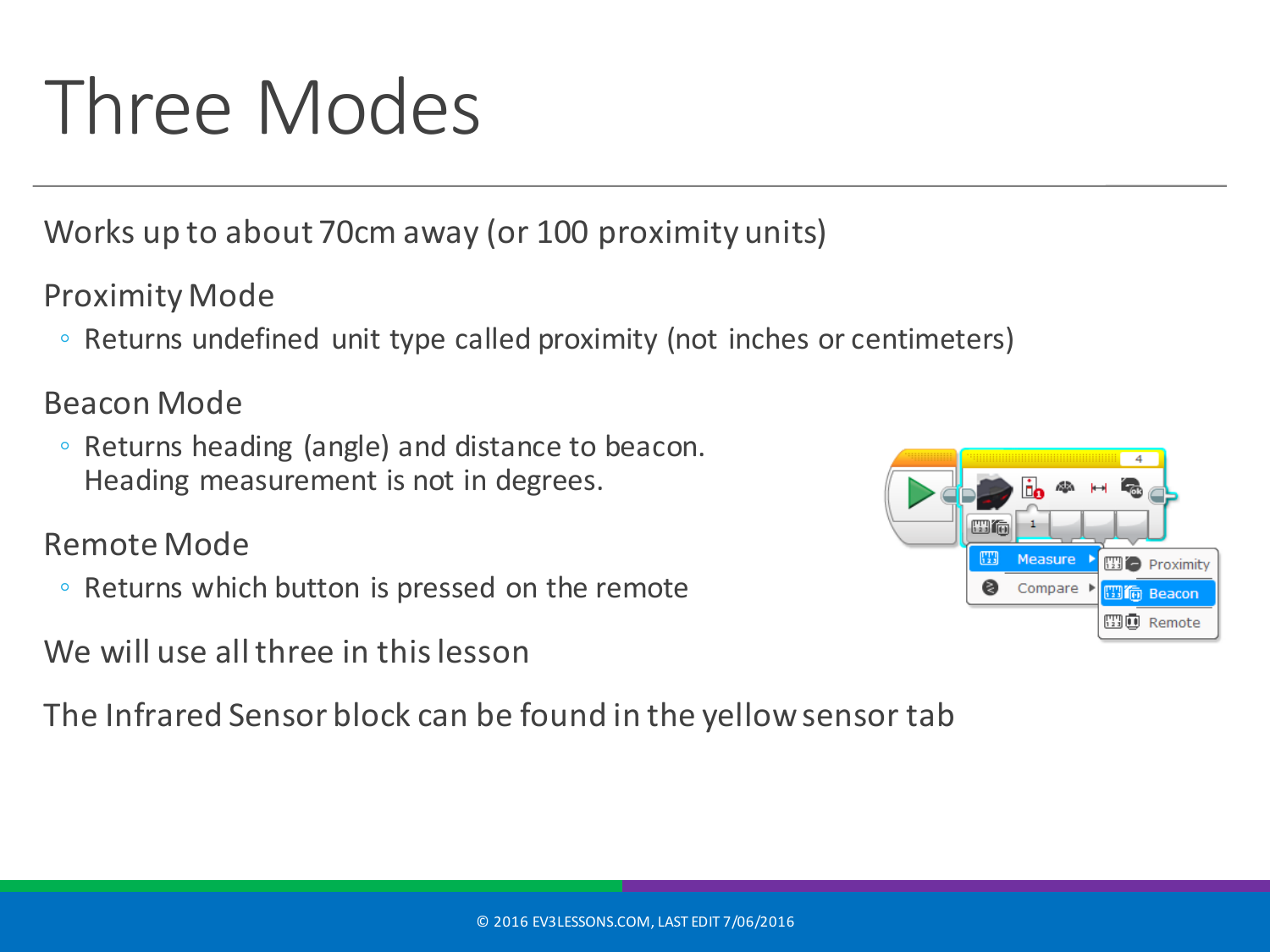## Challenges

To learn how to use the Infrared Sensor you will complete three challenges:

- Challenge 1: Create a remote control for your robot that does a different action based on which button you press on the Remote
- Challenge 2: Proportional Dog Follower: The robot should move to wherever the Beacon is using proximity and heading
- Challenge 3: Test how accurate the Infrared Sensor is for measuring distances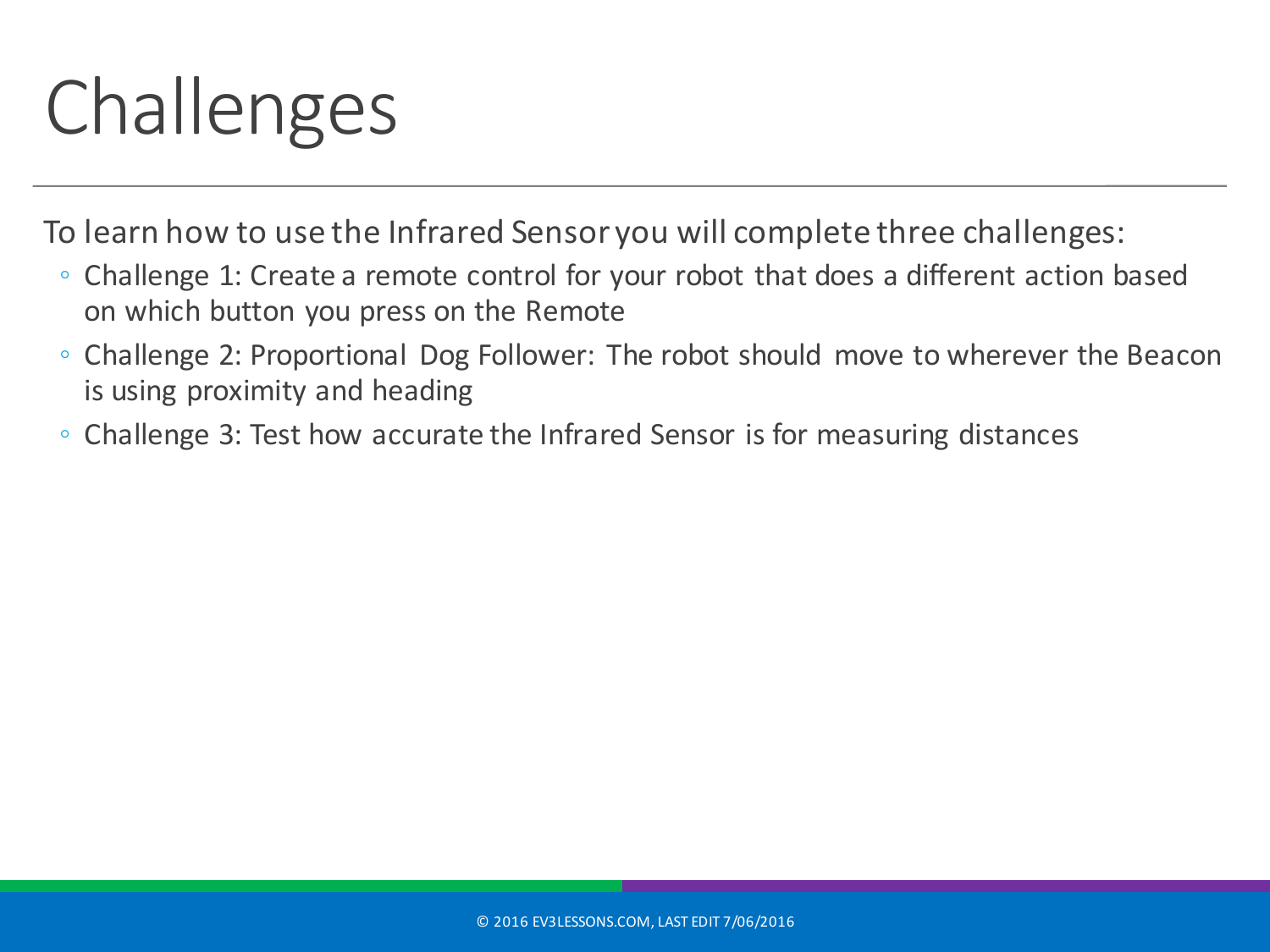### Pseudocode/Hints

| <b>Challenge</b>                       | <b>Hint/Pseudocode</b>                                                                                                                                                                                                                                                                                                                |
|----------------------------------------|---------------------------------------------------------------------------------------------------------------------------------------------------------------------------------------------------------------------------------------------------------------------------------------------------------------------------------------|
| Remote<br>Control                      | Run different actions based on which button(s) are pressed on<br>channel 1                                                                                                                                                                                                                                                            |
| Proportional<br>Dog Follower           | If the robot is <15 proximity from the beacon move backward<br>If the robot is >15 proximity from the beacon move forward<br>Use proportional control to adjust the steering base on the<br>"heading" of the beacon<br>Note: Proportional Control is covered in an Advanced Lesson on<br>EV3Lessons.com. Please refer to this lesson. |
| <b>Accuracy of</b><br><b>Proximity</b> | Measure distance using ultrasonic and measure proximity using<br>infrared (use Port View on brick). Compare measurements for<br>different distances to different surfaces.                                                                                                                                                            |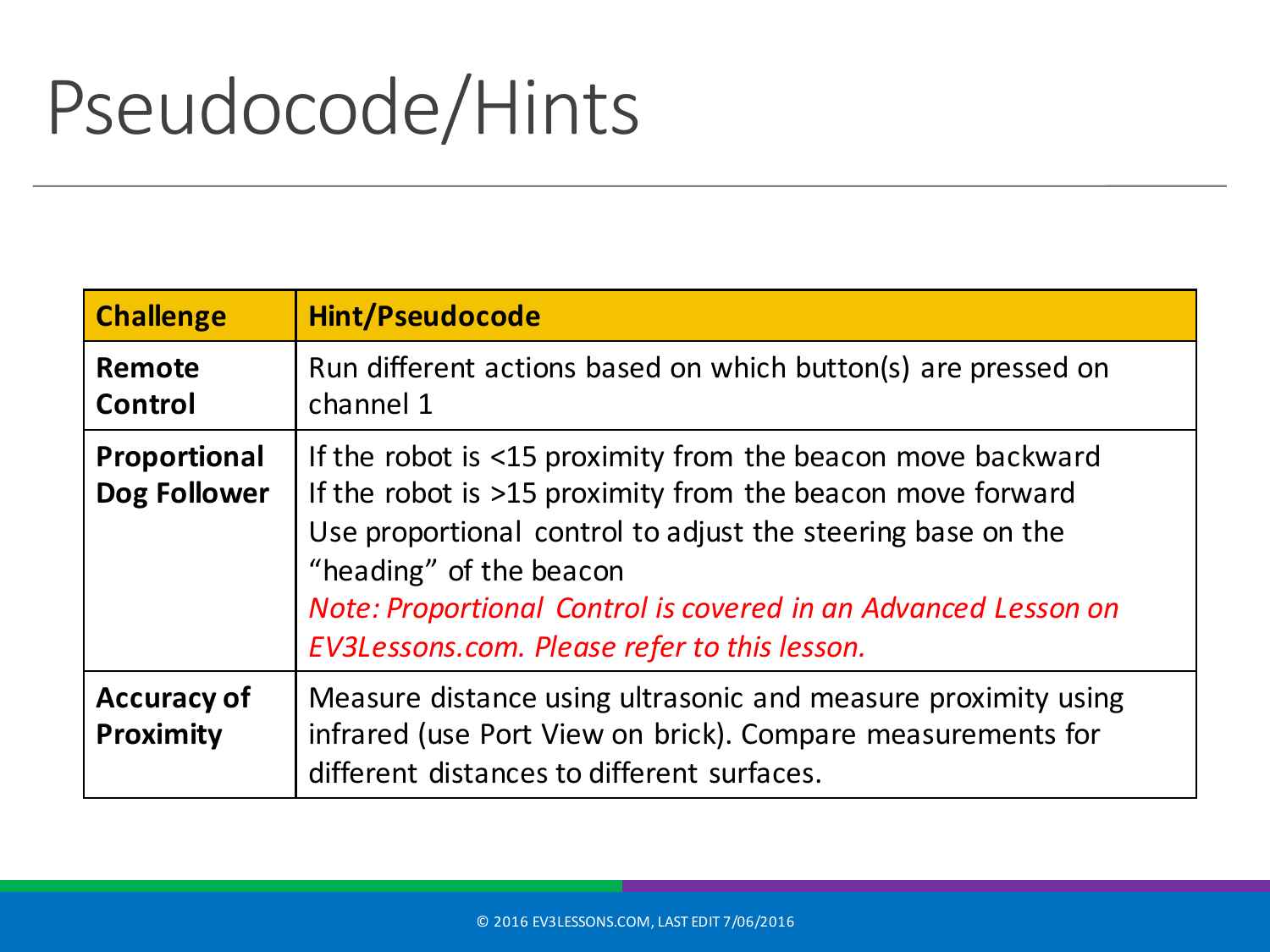#### Solution: Remote Control

Goal: Create a Remote Control system. Pseudocode:

- 1. Check which button was pressed on Ch1 and run a different task based on each button.
- <sup>1</sup>2. Repeat forever

Notes: Infrared is connected to port 4 for my robot --- change this for your robot

Make sure to set your remote to channel 1 using the slider button on remote.

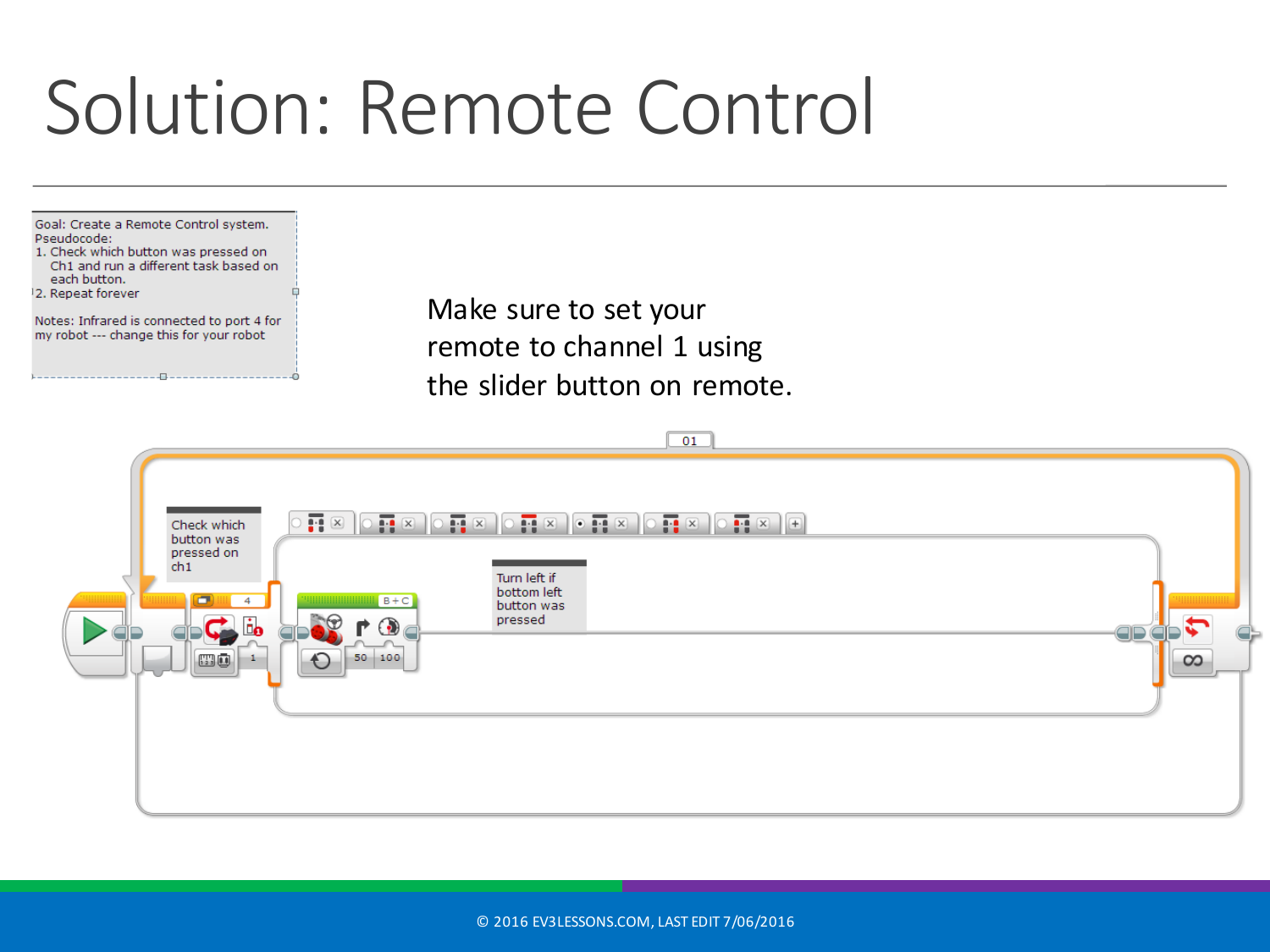### Solution: Dog Follower



© 2016 EV3LESSONS.COM, LAST EDIT 7/06/2016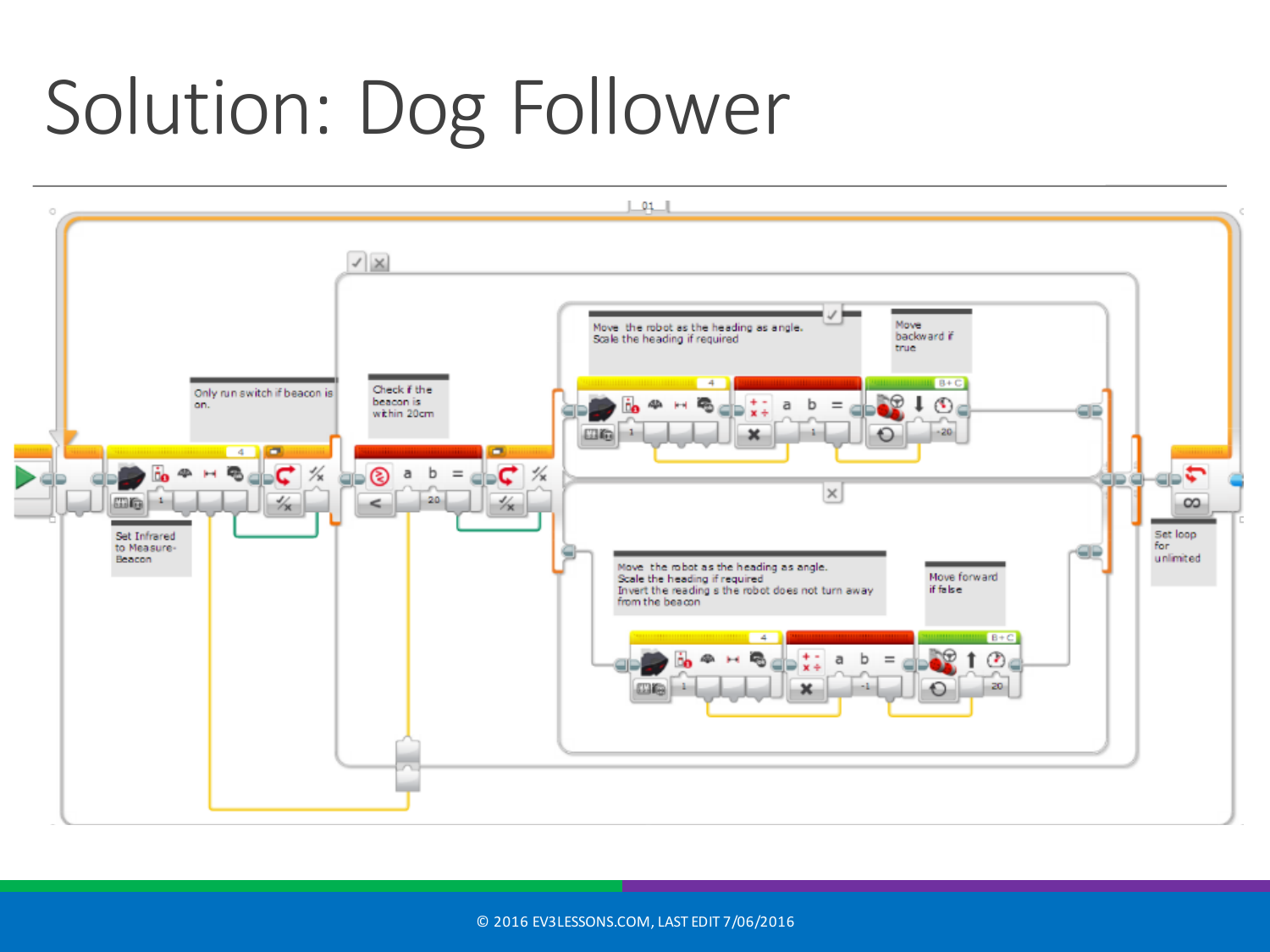## Challenge 3: Compare Sensors

| <b>Surface</b>         | <b>Actual</b><br><b>Distance</b><br>to Surface | <b>Ultrasonic</b><br><b>Measurement</b> | <b>Infrared</b><br><b>Measurement</b> |
|------------------------|------------------------------------------------|-----------------------------------------|---------------------------------------|
| Aluminum<br>Foil       | 10CM                                           |                                         |                                       |
| Wooden<br><b>Table</b> | 10CM                                           |                                         |                                       |
| <b>Black</b><br>Paper  | <b>10 CM</b>                                   |                                         |                                       |
| Glass                  | <b>10 CM</b>                                   |                                         |                                       |
| White<br>Paper         | <b>10 CM</b>                                   |                                         |                                       |

#### **Instructions:**

- 1) Hold the each sensor 10CM away from the material and check the sensor readings on Port View
- 2) Pick reflective and nonreflective surfaces to try

#### Lesson:

The Infrared Sensor's reading are based on the intensity of the reflective light. It will not be as accurate as an ultrasonic sensor in measuring how far away an object is. Try different distances next.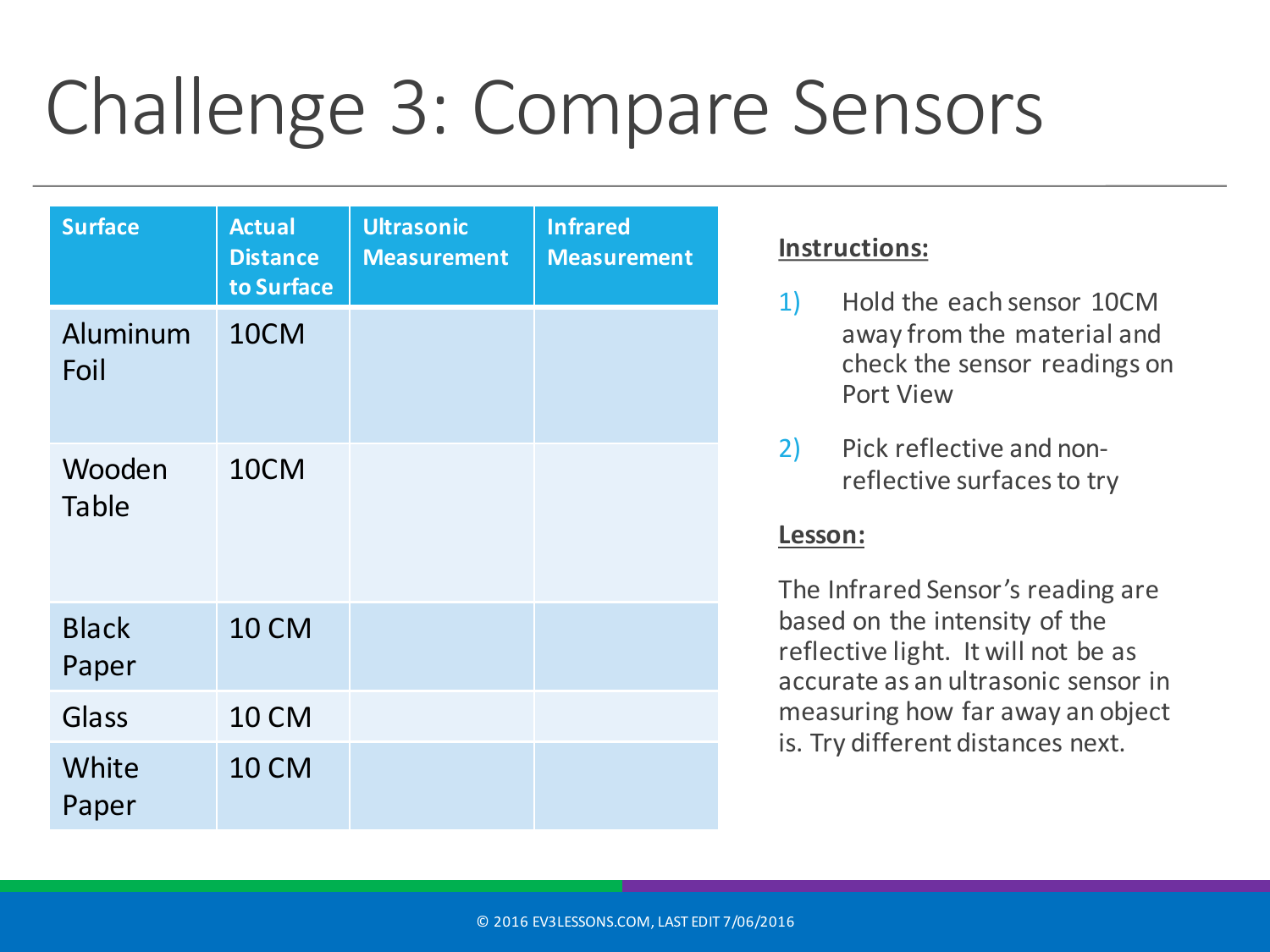#### Discussion Guide

What modes does the Infrared sensor have?

◦ Ans: Proximity, Beacon and Remote

Can the Infrared sensor measure distance?

◦ Yes, but not accurately because it is based on the reflected light intensity. So, it is going to vary based on the material the object is made of.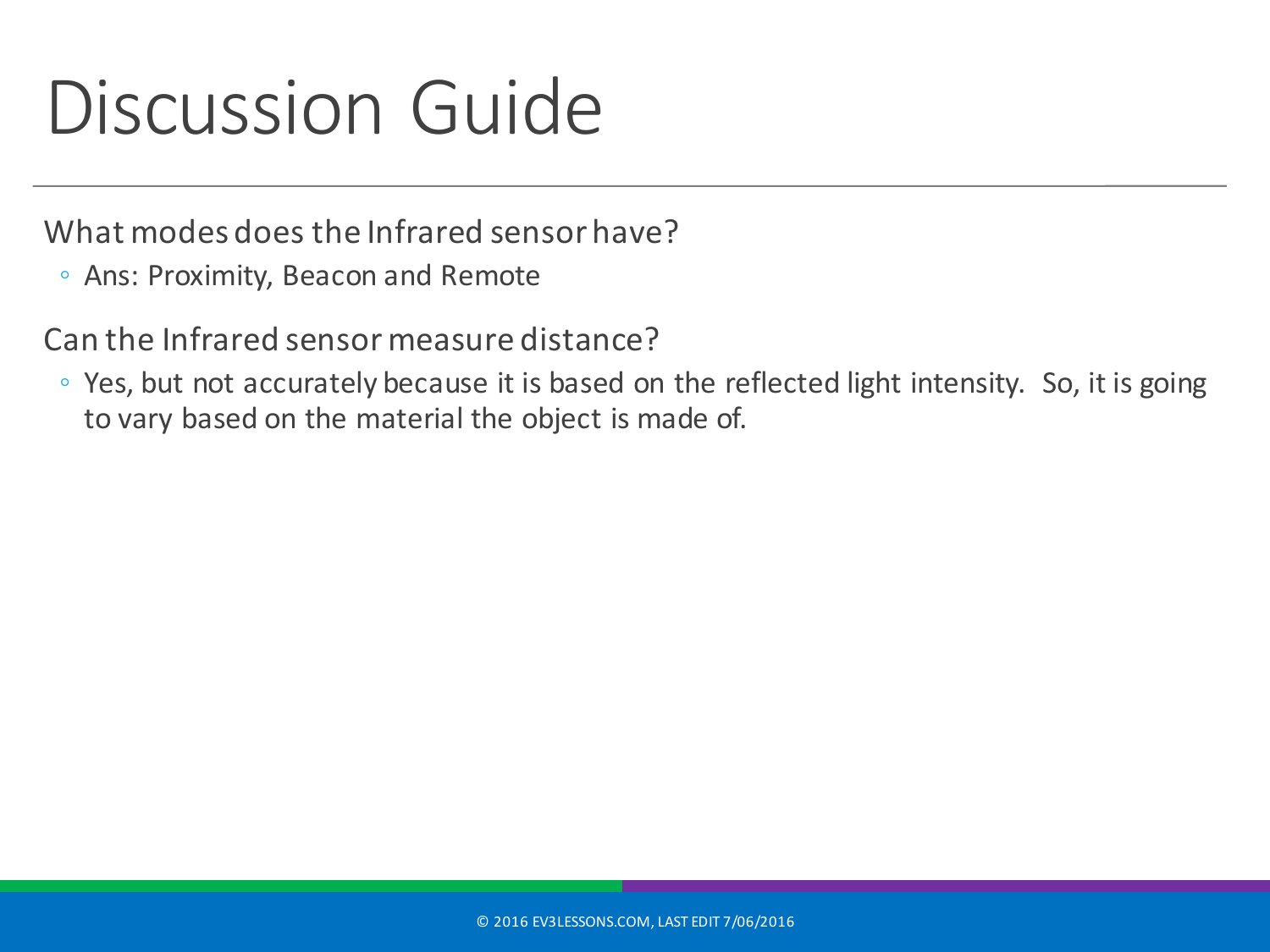#### **Next Steps**

Go to the Advanced Lesson on the Infrared Sensor (\*coming soon)

Read the Advanced Lesson on Proportional Control.